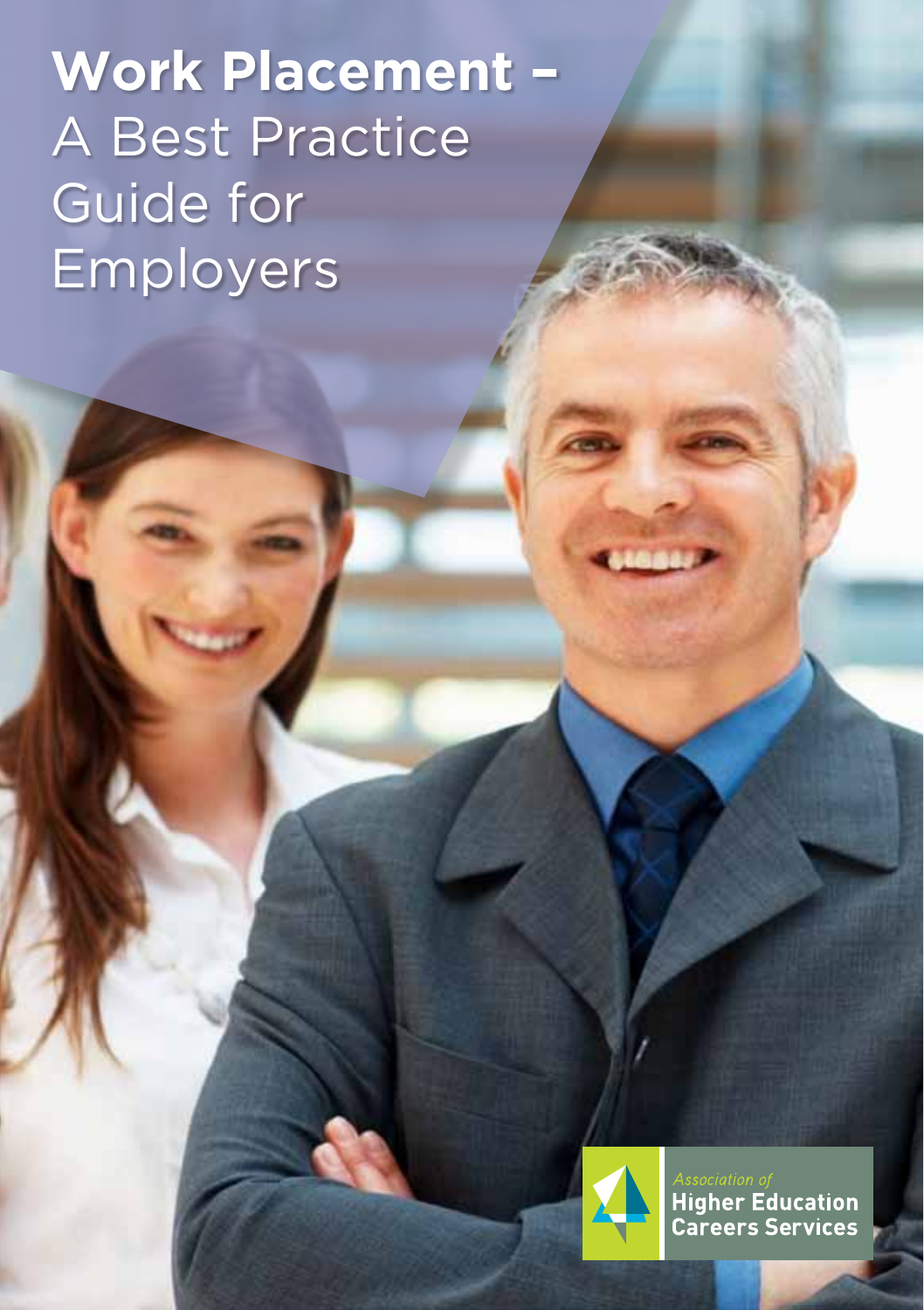#### **Aim**

The aim of this document is to provide a guide to best practice for employers who wish to provide a Work Placement learning opportunity to a student as part of a course of study in a Higher Education Institution (HEI).

While the term Work Placement is used, the information may be

applied and adapted to any workbased learning component of a HEI course, regardless of duration.

This Guide is intended to act as a reference document, to be used in conjunction with detailed, coursespecific information from individual HEIs.

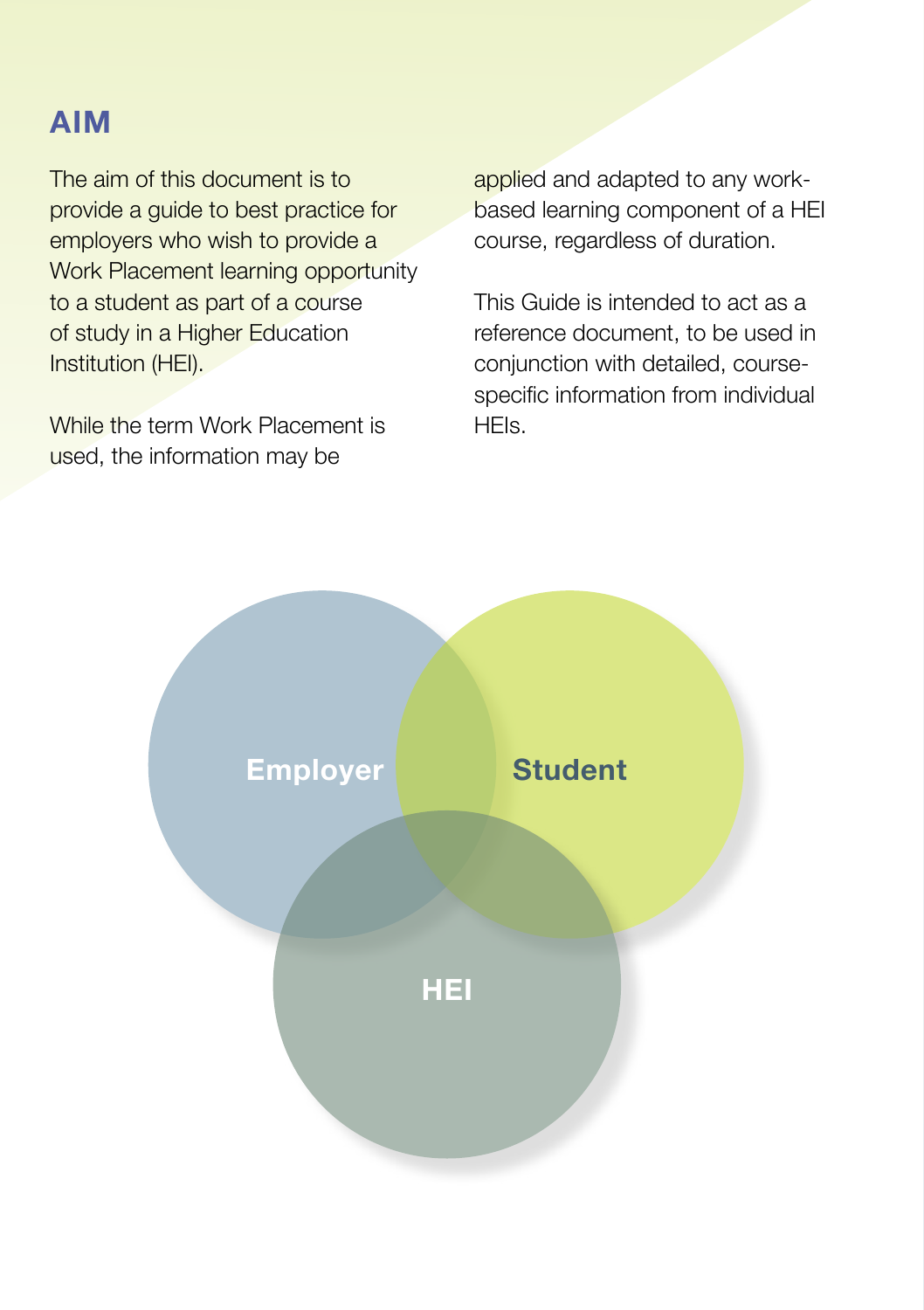# **Best Practice Guidelines for Employers**

It is important that all three parties involved – employer, student and HEI - work together before, during and after the Work Placement and that all are clear about their roles, responsibilities and entitlements at all stages.

#### **Before Placement**

- Have clear reasons for recruiting a student and have realistic expectations of what a student can deliver.
- Contact your local HEI to find out which courses are most appropriate to the role to be filled. Get a clear understanding of the Placement process and the expectations of both student and HEI.
- Consider availability of a budget to pay the student, where appropriate.
- Prepare a job and person specification for the role and actively engage in the selection process by interviewing students.
- Consider how you can meet the student's course learning outcomes.
- Appoint and prepare a mentor in your organisation who will support the student in the workplace.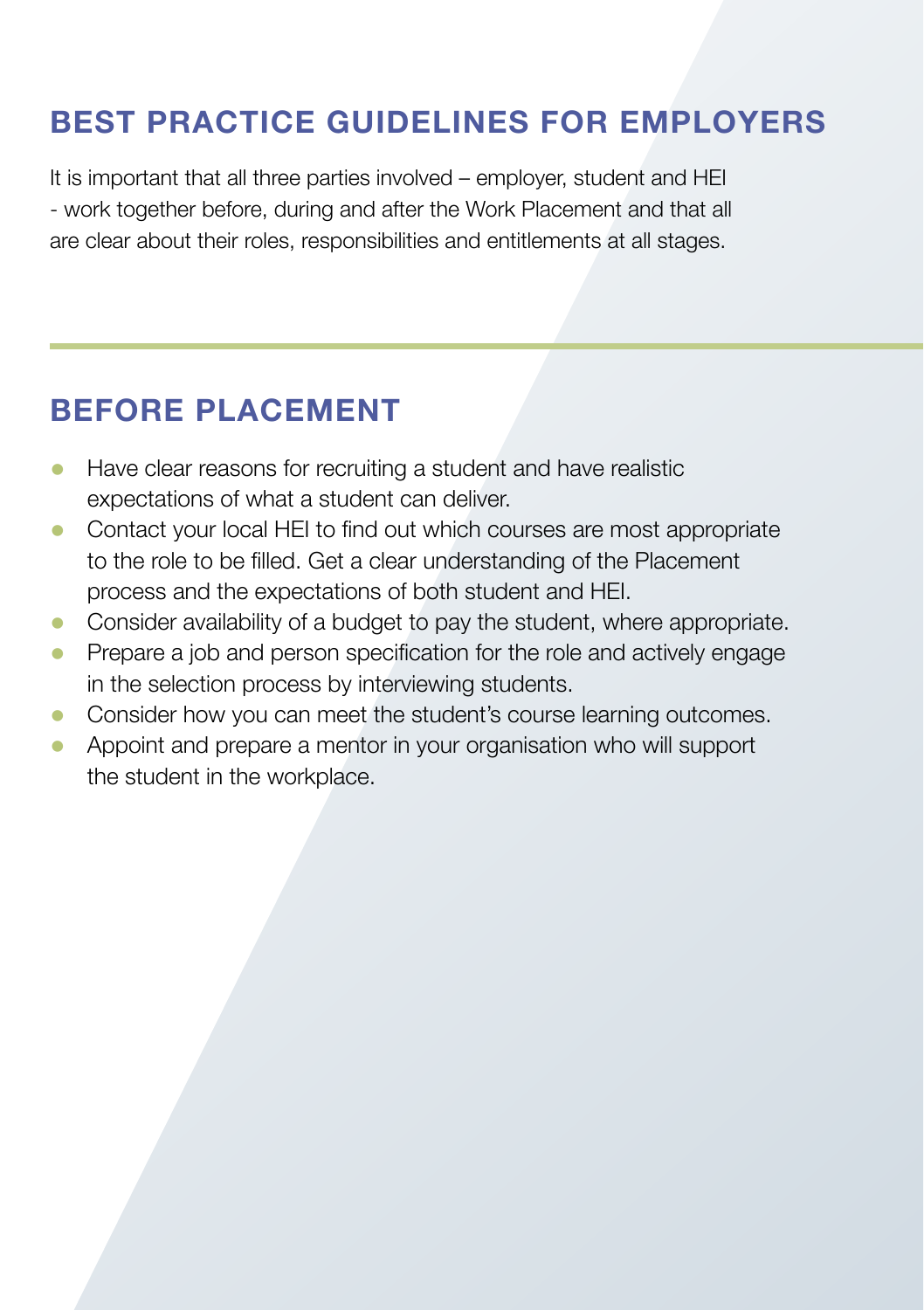# **During Placement**

- Provide induction and training, including Health & Safety, to help the student transition to the world of work.
- Allow the student every opportunity to learn and develop skills, as well as to work.
- Provide the student with support and guidance appropriate to the role.
- Treat the student with the same duty of care as all other employees.
- Keep the student active, engaged and motivated to ensure they have a positive experience in your workplace.
- Co-operate with the HEI in all course requirements such as documentation for assessment of student performance.
- Make provision for the HEI to visit the student, where required.
- Communicate any issues of concern to the contact person in the HEI in a timely manner and jointly agree ways to resolve the situation.
- Provide appropriate performance feedback to the student and HEI.

## **After Placement**

- Provide feedback on the student's performance as part of the assessment process.
- Agree to provide the student with a reference for future employers.
- Organise a meeting with the student to review the experience for both student and employer.
- Implement suggestions for changes identified in discussions with the student or HEI.
- Provide feedback and suggestions to the HEI for improvements to the Placement process.
- Consider further engagement opportunities with the HEI.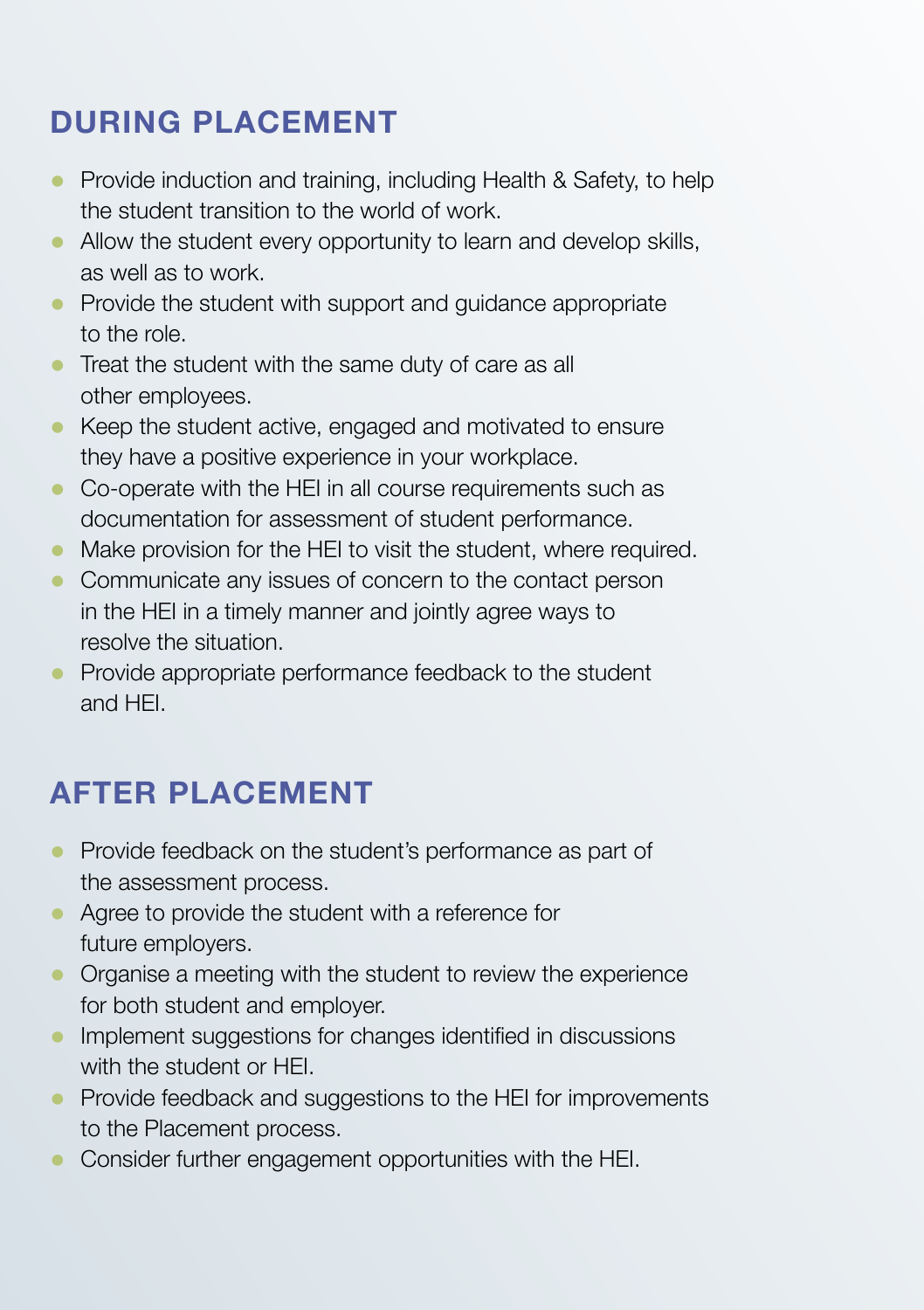## **WHAT IS WORK PLACEMENT IN HIGHER EDUCATION?**

Work Placement is a planned period of professional learning or experience, which may be accredited, where the learning outcomes are part of a Higher Education programme or module.

It is a three-way partnership between an employer, a student and a HEI, where a student is given the opportunity to work and learn in a professional environment relevant to their studies, in order to achieve set goals.

# **Reasons Employers Recruit Students**

- Organisational need.
- Develop talent and skills for the future.
- Desire to support a local HEI.
- Help to up-skill the next generation.

#### **Benefits of Work Placement to Employers**

- Students offer a source of skilled labour and an insight into new practices being taught in HEIs.
- Students provide a flexible and cost-effective solution to recruitment needs and help ease staff workload at busy times.
- They bring new ideas and new perspectives into the workplace.
- Employers can recruit an additional resource to undertake projects.
- Employers can identify potential new recruits and create a feeder pool for future graduate recruitment.
- It provides people management development opportunities for staff.
- It develops links with HEIs for a range of purposes, such as R&D.